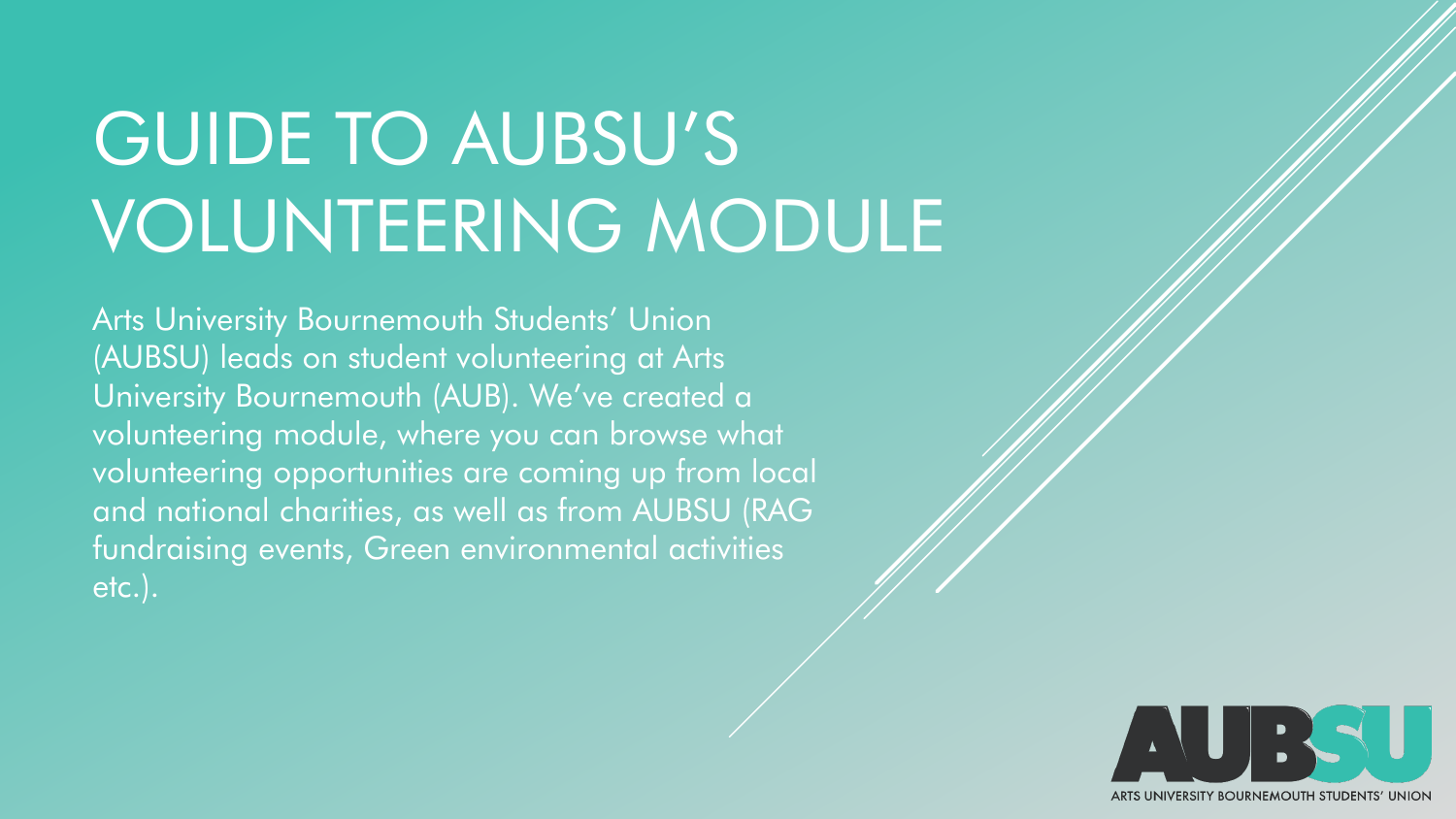# **CONTENTS**

- Page 1: Introduction
- Page 2: Overview & Volunteer Agreement
- Page 3: Creating a Profile & Setting Your Preferences
- Page 4: Browse Volunteer Opportunities
- Page 5-6: Adding Roles, Logging Skills & Hours
- Page 6: Review & Export Your Skill/Hour Record
- Page 7: Level Up & Volunteer Awards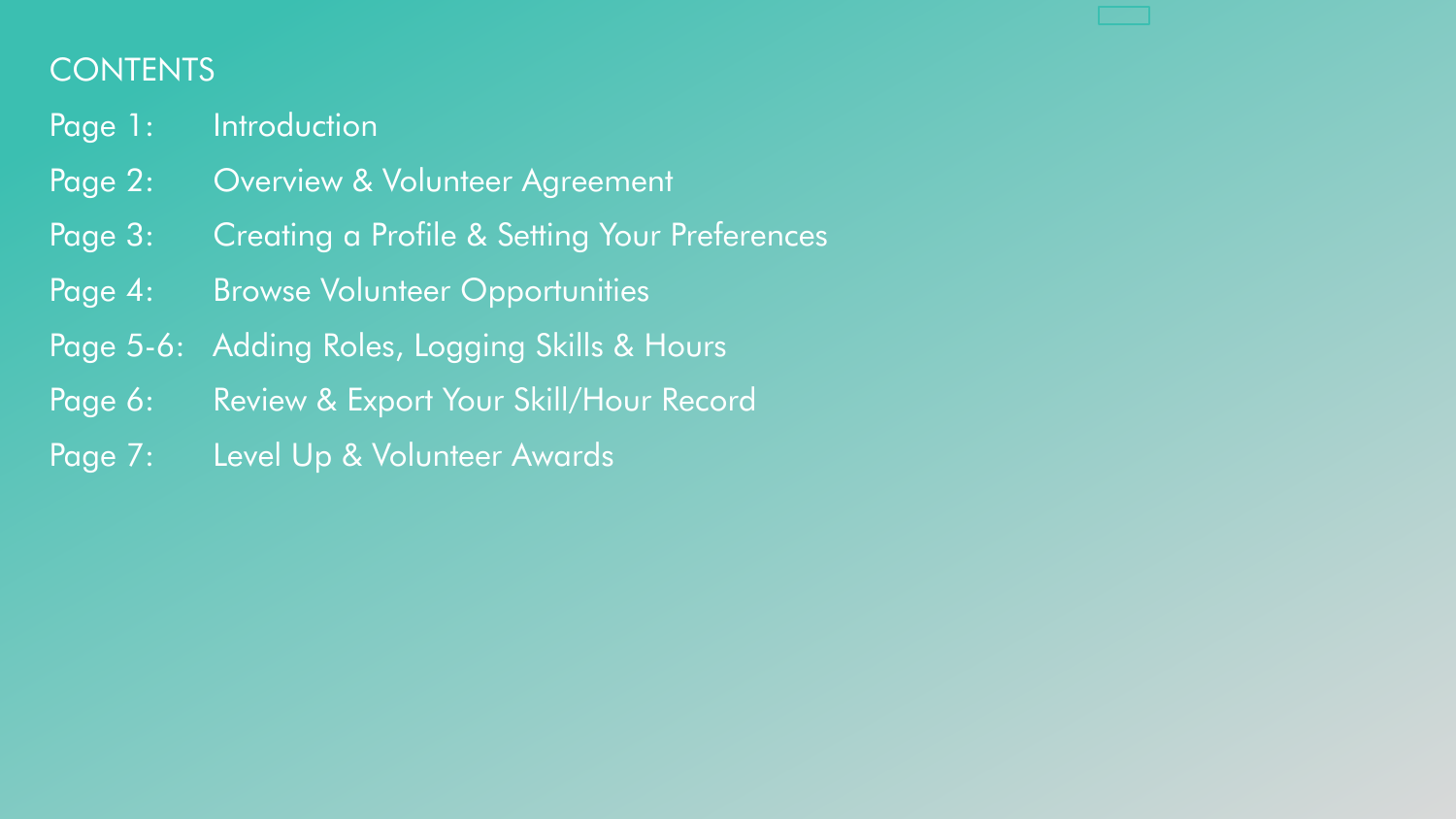

YOUR UNION

Ŀ G

 $\mathbf{1}$ 

**CIUBS AND SOCIETIES** 



log in

**WHAT'S ON** 

| reative Opportunities                             |                                                                                                                                                                                                                                                                                                             |  |  |  |  |
|---------------------------------------------------|-------------------------------------------------------------------------------------------------------------------------------------------------------------------------------------------------------------------------------------------------------------------------------------------------------------|--|--|--|--|
| alls                                              | <b>LEVEL UP</b>                                                                                                                                                                                                                                                                                             |  |  |  |  |
| bs.                                               | We want you to make the most out of your time at AUB by getting<br>involved in as much as you can while you're here. That's why we've                                                                                                                                                                       |  |  |  |  |
| evel Up                                           | come up with Level Up.                                                                                                                                                                                                                                                                                      |  |  |  |  |
| Awards<br>Opportunities Overview                  | LEVEL UP<br>Through the subtle use of gaming metaphors, we'll show you that<br>there's loads of benefits to trying new stuff and getting involved in                                                                                                                                                        |  |  |  |  |
| olunteering<br>niversities Neighbourhood Policing | Make more of your time at<br>student-led activities. Whether it's trying a new society or giving up<br>some of your time to volunteer, you'll be able to develop your skills,<br>AUB by getting involved<br>build your character and get a whole wealth of experience.                                      |  |  |  |  |
| eam                                               | in your Students' Union<br>And if this wasn't enough, we've also got a series of award<br><b>Choose from</b><br>categories to recognise your contributions and growth over the year.<br>societies, sports,                                                                                                  |  |  |  |  |
|                                                   | volunteering, RAG,<br>exec officer roles,<br><b>WHY GET INVOIVED?</b>                                                                                                                                                                                                                                       |  |  |  |  |
|                                                   | <b>BUMF, Green,</b><br>Sometimes you might not realise all the amazing skills you're<br>developing when you're simply enjoying whatever you're doing. We<br><b>Course Reps</b><br>want you to sit up and take note of everything you've accomplished<br>& more<br>and shout about it too.<br><b>Try new</b> |  |  |  |  |
|                                                   | things, gain<br>So we've made it a little easier by compiling a list of key skills that<br>experience and<br>will benefit you personally, with the added bonus of getting<br>earn awards<br>potential employers all hot under the collar.                                                                   |  |  |  |  |
|                                                   | with<br>lust to name a few:                                                                                                                                                                                                                                                                                 |  |  |  |  |
|                                                   | Interpersonal-skills, communication skills, problem-solving, improved<br>aubsu.co.ul                                                                                                                                                                                                                        |  |  |  |  |

**JOBS AND OPPORTUNITIES** 

Our volunteer module can be found on our website aubsu.co.uk under 'Jobs and Opportunities':

# <https://www.aubsu.co.uk/community/volunteering/>

As you can see from the tabs on the left, the module allows you to customise your preferences via your profile, browse opportunities, log your hours, review your skills and view our relevant training courses.

You'll need to log-in with your student account to view these tabs and use the module.

**ADVICE**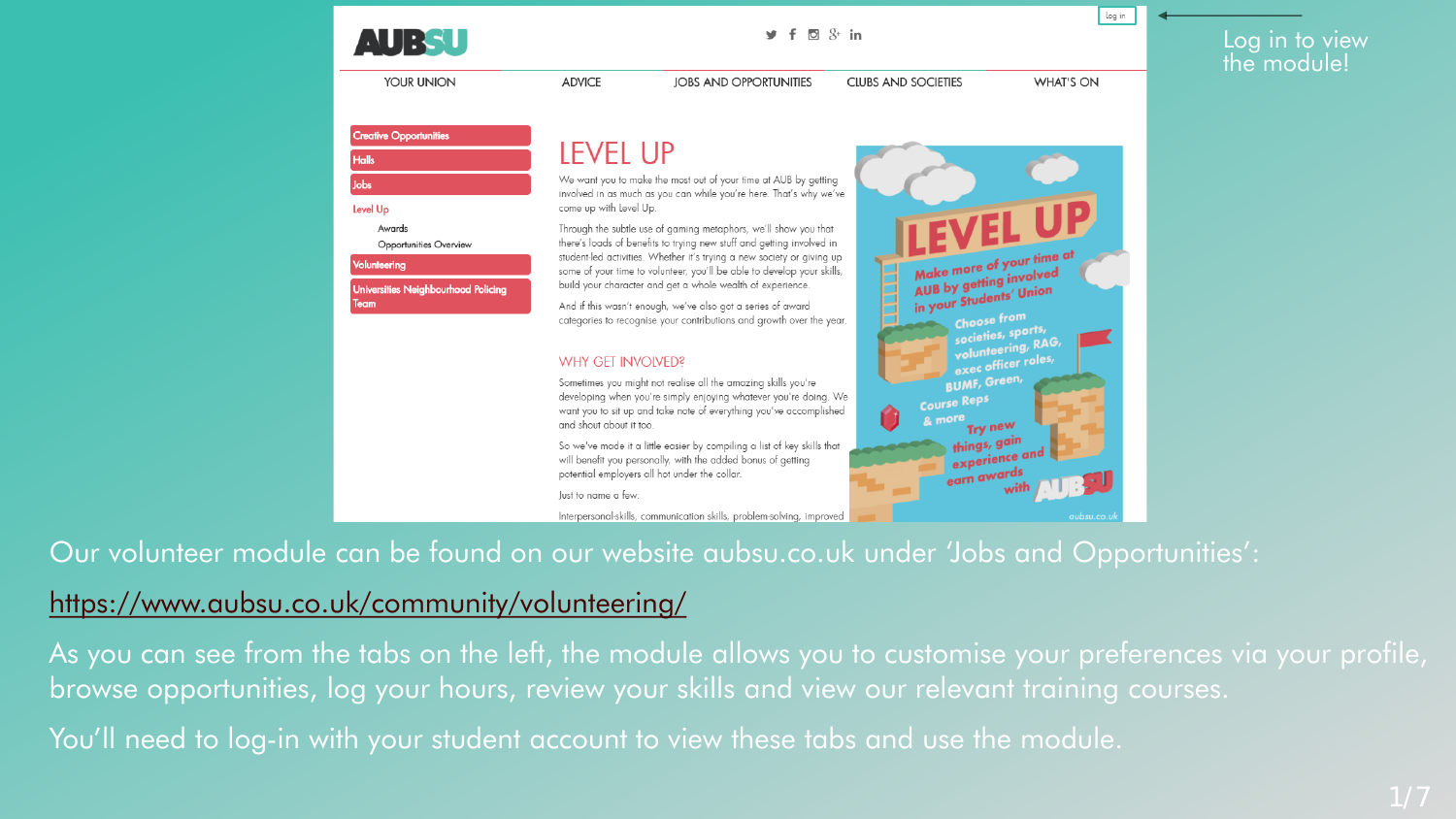#### **Creative Opportunities**

#### **Halls**

#### Jobs

#### Level Up

Awards

Opportunities Overview

Profile

**Browse Opportunities** 

Hours Loa

Non-Union Hours Log

**Review Skills** 

Skills Record

**Training Courses** 

#### Volunteering

**Universities Neighbourhood Policing** Team

# **Before you start**

Our Volunteering Module is the hub to all your volunteering activities during your time at AUB.

The module lets you:

- Set up a profile where you can set your preferences
- Browse volunteer opportunities from AUBSU, charities and not-for-profit organisations
- Log your volunteer hours for all volunteering, including officer voles, society roles and other AUBSU related roles, as well as community volunteering.
- Review the skills your have developed whilst volunteering and view & export your skills record (this is very useful for job applications!)
- View volunteering-related training opportunities

Make sure you have read through our Volunteer Information page. This includes a volunteer agreement and information on volunteering on a Tier 4 Visa.

This is the first tab on the left called 'Volunteer Agreement':

<https://www.aubsu.co.uk/community/volunteer/agreement/>

## **VOIUNTEER INFORMATION**

This page contains all the information you need to know before you start any volunteering, including the volunteer agreement, info on your personal details and advice for those on Tier 4 visas. Once you've aiven it a read through, you can begin creating your volunteer profile and browsing the volunteer opportunities available. Make sure you're logged in to access the module!

#### **VOLUNTEER AGREEMENT**

By volunteering through AUBSU, you are agreeing to the following:

- . To represent AUB in the wider community in a positive way
- To undertake any required training and to make yourself familiar with policies and procedures relevant to the volunteer role
- To be respectful towards everyone that you volunteer with, including members of the public, and staff and volunteers at the organisation
- To inform the organisation about any changes to your circumstances (including change of contact details)
- To be a committed, punctual and reliable volunteer and to always inform the organisation if you are unable to volunteer . If there is a problem or you feel uncomfortable in your role to inform your line manager and/or AUBSU
- If you no longer wish to volunteer, to inform the organisation with advance notice
- For your details to be shared with third parties relevant to the volunteering module

#### **PERSONAL DETAILS**

This site is a host for a whole range of organisations and charities to promote their opportunities to AUB students. This means that once you have applied to an opportunity it is up to you and the organisation to liaise and arrange further details. Therefore, any organisation that you apply to volunteer with will have access to your contact details. By using the volunteering module, you are giving consent for your details to be shared with these third parties.

#### **TIER 4 VISAS**

If you're a student on a Tier 4 visa, you must make yourself familiar with the difference between voluntary work and volunteering While vou can do both, volunteer work contributes to vour work allowance and vou must limit vour hours to avoid exceedina vour Tier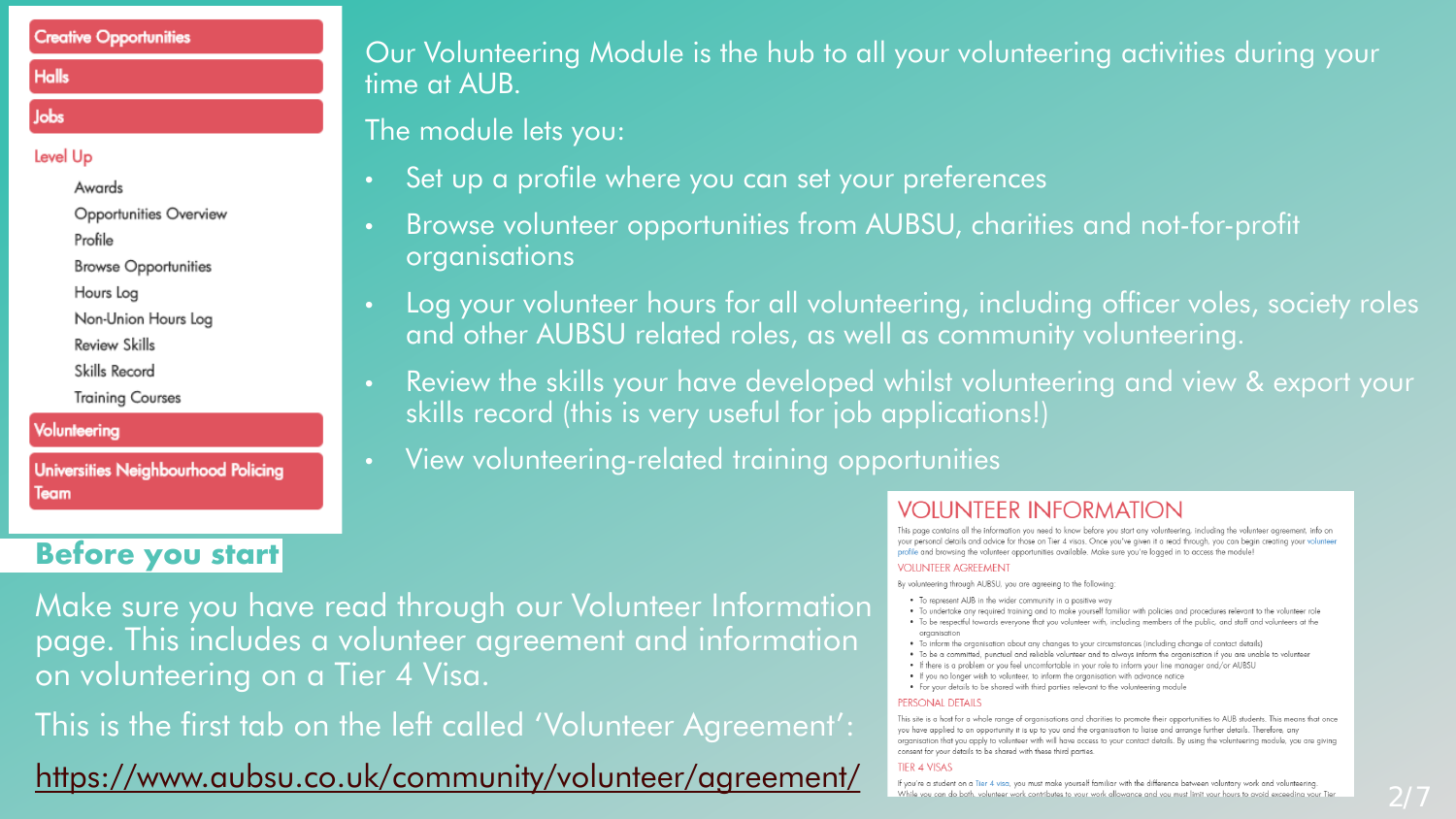## **PROFILE**

#### l am a Student<sup>v</sup>

#### I'M INTERESTED IN

#### **CATEGORY** All None Working with Children **E** Fundraising Sports & Active Living Support Work Vorking with Vulnerable Adults **■** Retail Creative & Arts Stewarding Working with Older People **Environmental** Campaigning Administration Working with Vulnerable Children Mental Health Befriending ■ Outdoor Work Working with Animals **AVAILABILITIY** All None Non-term-time ■ Term-time **LOCATION** All None ■ Off-campus - Boscombe ■ Off-campus - Other Cn-campus CH-campus - Poole Off-campus - Bournemouth **DURATION** All None ■ One-off Short-term (less than 1 month) cong-term (Over 1 month) ■ On-going

#### **CONTACT INFORMATION**

- Then add your contact information. This is the email and phone number that providers will have access to when you register for one of their opportunities.
- You can then choose whether you would like to receive emails with the latest opportunities matching your preferences. (You can change this preference any time.)
- You will also need to provide the details of your chosen emergency contact.

# To begin… Creating your profile

- 1. Create your profile. Choose your preferences…
- Category: What sort of volunteering are you interested in? Environmental? Mental Health? You can choose as many of these as you'd like and edit it any time.
- Availability: Do you only want to see term-time opportunities?
- Location: Where can you get to and are you willing to travel?
- Duration: Can you commit to a long-term project or are you looking for one-off or shortterm opportunities?

These preferences can be changed any time by logging into your profile and clicking 'Edit profile'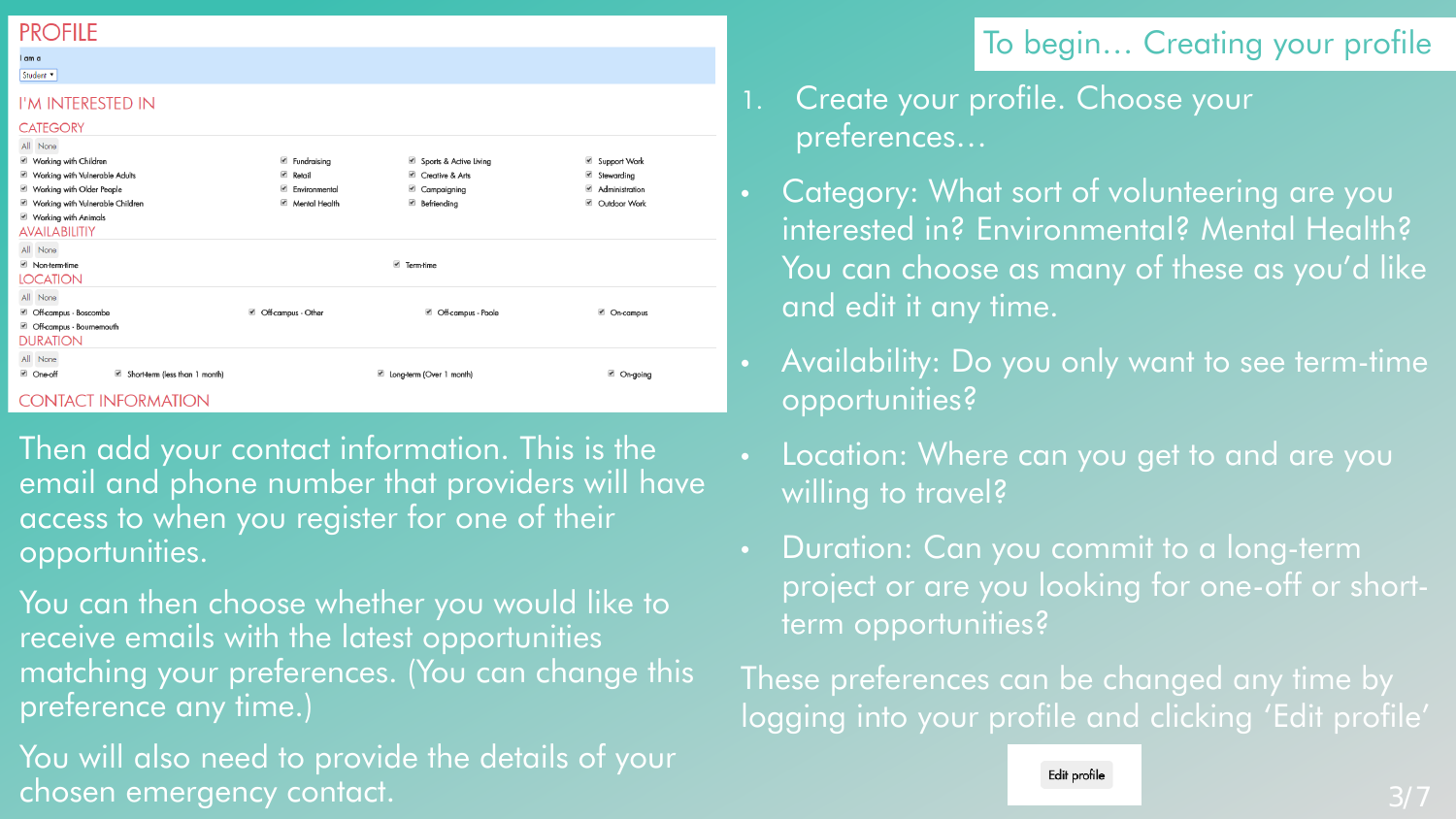#### **CATEGORY**

| All None                         |                        |
|----------------------------------|------------------------|
| Working with Children            | Sports & Active Living |
| Working with Vulnerable Adults   | Creative & Arts        |
| Working with Older People        | Campaigning            |
| Working with Vulnerable Children | Befriending            |
| Working with Animals             | Support Work           |
| $\blacktriangle$ Fundraising     | Stewarding             |
| Retail                           | Administration         |
| Environmental                    | Outdoor Work           |
| Montal Hoalth                    |                        |

#### **AVAILABILITIY**

| All None                 |                    |
|--------------------------|--------------------|
| Non-term-time            | Term-time          |
| <b>LOCATION</b>          |                    |
| All None                 |                    |
| Off-campus - Boscombe    | Off-campus - Poole |
| Cff-campus - Bournemouth | <b>√</b> On-campus |
| Off-campus - Other       |                    |
| <b>DURATION</b>          |                    |

All None

**D**ne-oft

Short-term (less than 1 month)

Reset Save to profile

Long-term (Over 1 month) On-going

Browse Opportunities

You will then be able to view opportunities! At the top of the browse opportunities page, you can see how your profile preferences have limited your search results. You can edit this to see more or fewer opportunities.

Below this will be all the volunteer opportunities that are looking for volunteers and match your preferences. They are tagged with key info.

| Previous                    |                        | Showing 1 to 1 of 1 opportunities                                                                     |                  | Next |
|-----------------------------|------------------------|-------------------------------------------------------------------------------------------------------|------------------|------|
|                             | <b>BEACH CLEAN</b>     |                                                                                                       |                  |      |
| <b>AUBSU</b>                | <b>AUBSU</b>           |                                                                                                       |                  |      |
|                             | May.                   | This opportunity takes place between 31 May 2018 and 01 Jun 2018. Closing date for applications is 31 |                  |      |
| Clean the beach             |                        |                                                                                                       |                  |      |
| Availabilitiy Non-term-time | Category Environmental | Location Off-campus - Bournemouth                                                                     | Duration One-off |      |

If you click on an opportunity you will see more information about it and can apply for the opportunity. To do this, simply click 'Register your interest' or 'Apply'. The provider will then get a notification of your interest and be in touch with further details. They will then officially accept or decline your application. You also have the option to withdraw your interest.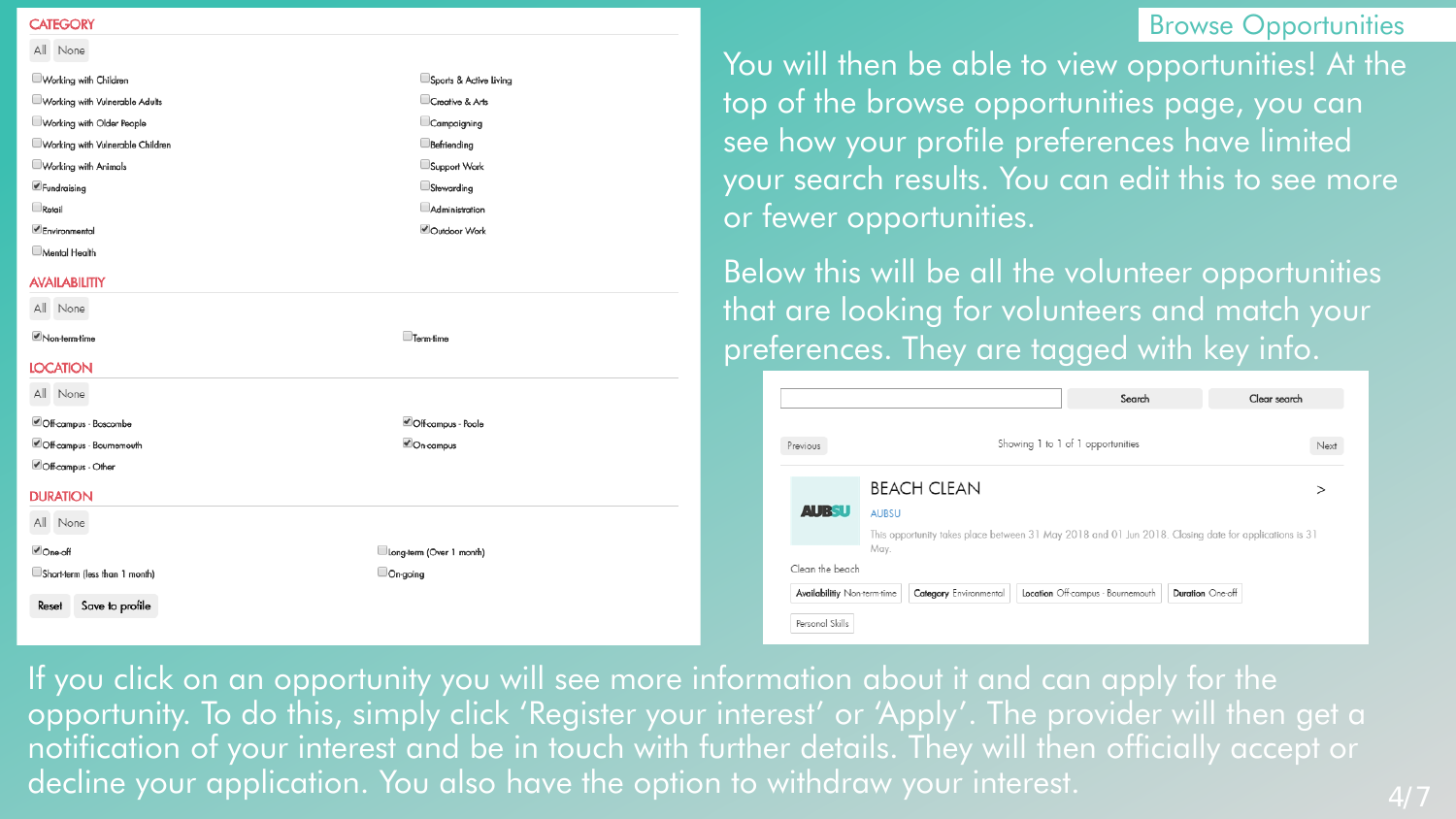## Adding roles, logging skills & hours

Add Club/Society Committee Role

**Add Union Officer Role Add Course Rep Role** 

# **CLUB/SOCIETY COMMITTEE ROLES**

| Add skill                     | Log hours |
|-------------------------------|-----------|
|                               |           |
|                               |           |
| <b>Add skill</b>              |           |
| Category <sup>*</sup>         |           |
| <b>Management Skills</b><br>۷ |           |
| Skill <sup>*</sup>            |           |
| <b>Budget Management</b><br>v |           |
| Your example *                |           |
|                               |           |
|                               |           |

You can add a union role or a non-union role to your account. Simply click on the role you wish to add at the top. Any opportunities which you have officially applied and been accepted for on the module will automatically appear.

By clicking on each role, you will then get the option to add a skill or log your hours. You can add as many skills as are relevant to your role and give examples.

By logging hours, you will become eligible to win volunteer awards so it's worthwhile making sure your hours are all recorded and up to date. Bronze: 10+ hours over the academic year Silver: 25+ hours over the academic year Gold: 50+ hours over the academic year (Volunteer hours include non-paid volunteering. They don't count union roles.)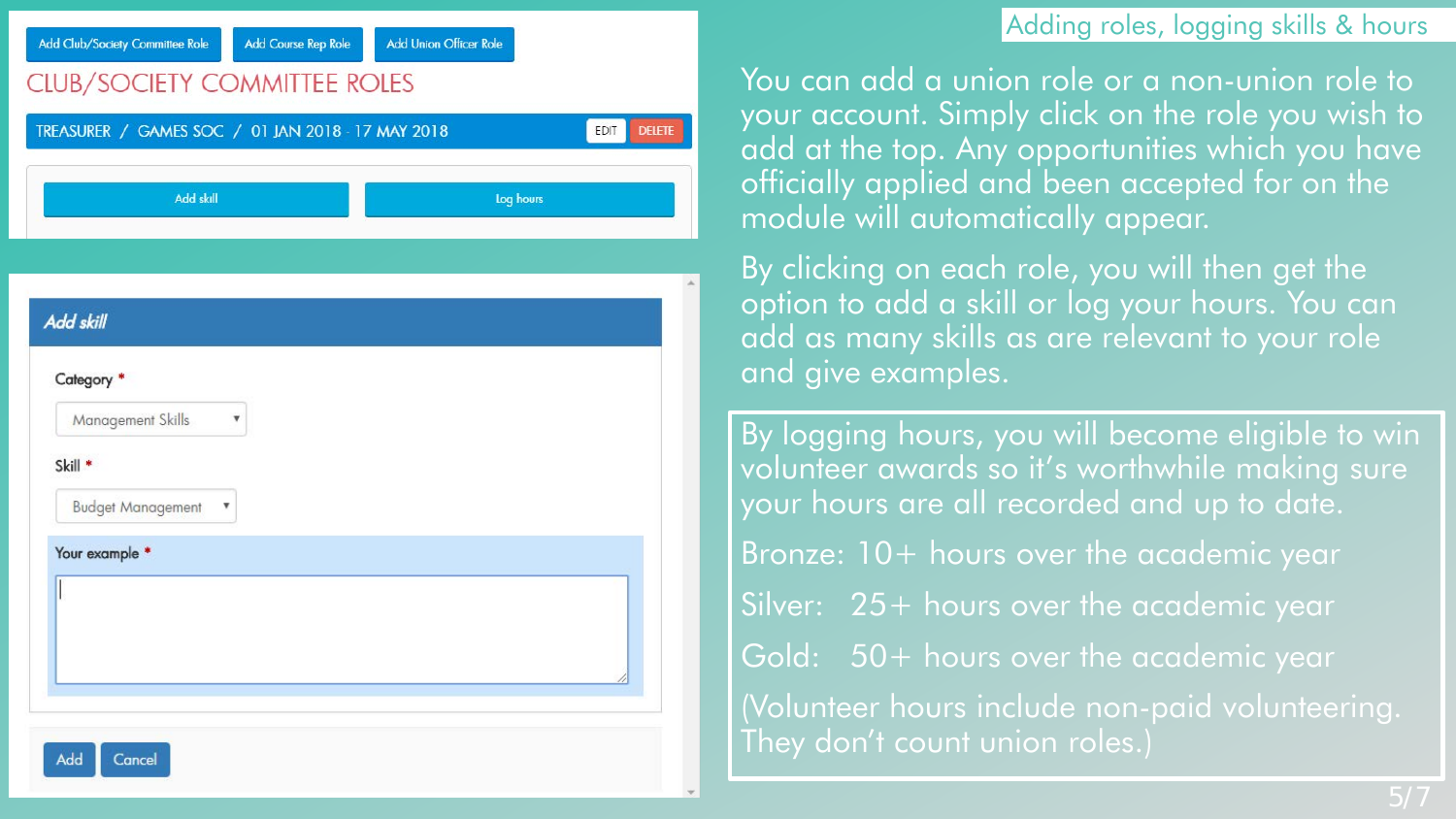# Once you have added your hours and skills for a role, your screen should look like this:



You can come back any time to add more hours to this opportunity or additional skills.

- You can edit or delete this information by clicking the notebook icon or the X icon. You can also edit or delete the entire opportunity.
- Tip: If you can't see your skills or hours, simply click on the opportunity! They're hidden until the opportunity is selected.

Review Skills

You can see how many skills you have completed and which on the 'Review Skills' tab. Click on the Skills heading for more information on which skills you have completed for this category.

| <b>Management Skills</b><br>You have examples for 1 of the 9 Management Skills<br>             | IT skills<br>You have examples for 0 of the 5 IT skills<br>             |
|------------------------------------------------------------------------------------------------|-------------------------------------------------------------------------|
| <b>Communication Skills</b><br>You have examples for 0 of the 6 Communication Skills<br>.      | Personal Skills<br>You have examples for 1 of the 6 Personal Skills<br> |
| <b>Customer Service Skills</b><br>You have examples for 0 of the 5 Customer Service Skills<br> |                                                                         |
|                                                                                                |                                                                         |

For a full record of the skills you have completed and your examples, view your skills record. You can download your record. Unselect any skills or roles you do not want to be included and then download.

**Skills Record** 

## Select roles and skills you would like to include on your Skills Record. Volunteer - Beach Clean (23 May 2018 - ongoing) Personal Skills - Organisational Skills Got there on time ⊠ Tree Planting Volunteer - Tree Planting (16 May 2018 - 17 May 2018) No skill examples Tal Treasurer - Games Soc (01 Jan 2018 - 17 May 2018) Management Skills - Budget Management

Save changes | Save and download Skills Record (PDF) | Save and download Skills Record (Word)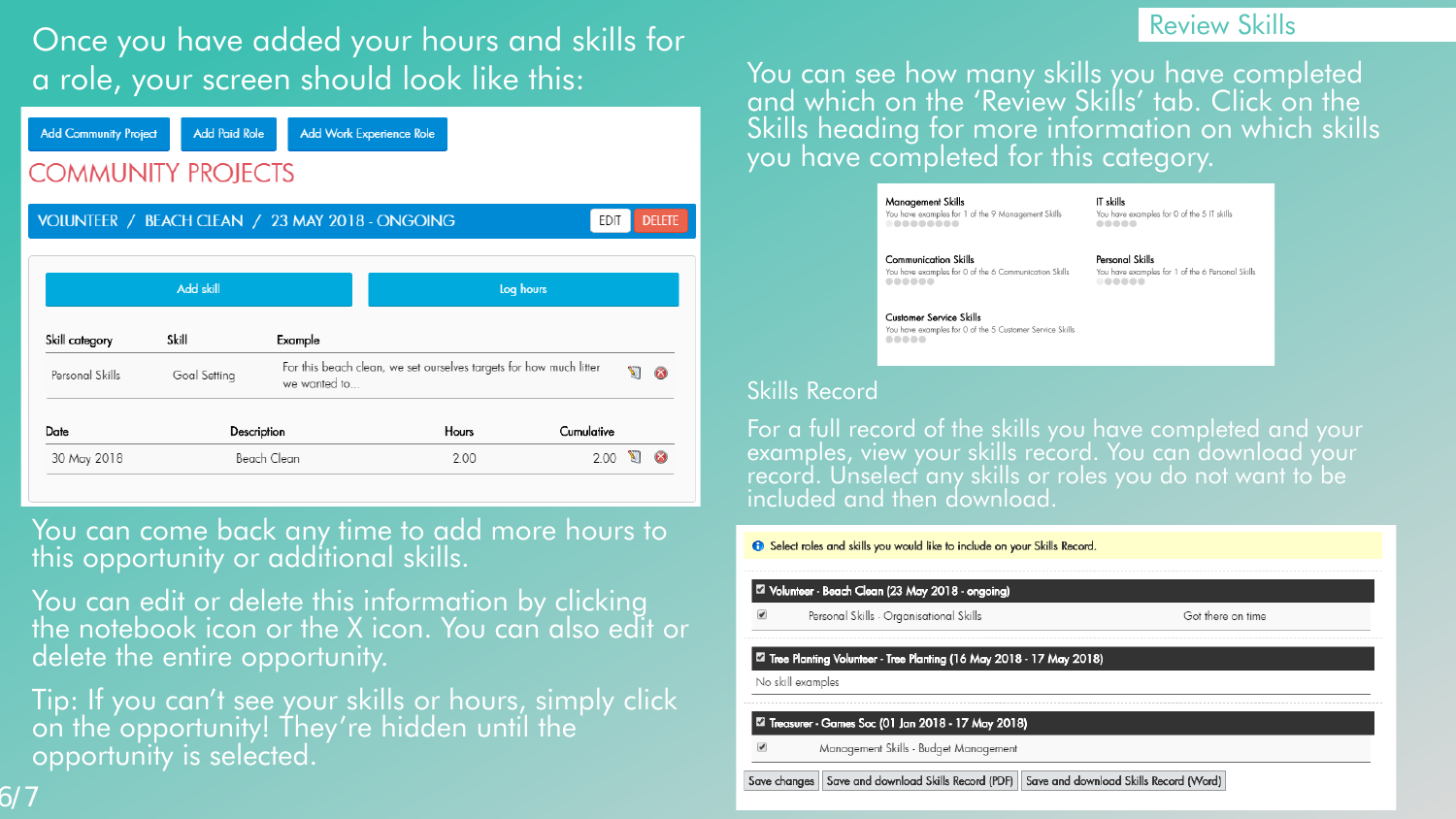## Level Up

We want you to make the most out of your time at AUB by getting involved in as much as you can while you're here. That's why we've come up with Level Up.

Through the subtle use of gaming metaphors, we'll show you that there's loads of benefits to trying new stuff and getting involved in student-led activities. This includes volunteering!

# **Volunteer Awards**

These awards are a way of recognising the hours that you<br>all have dedicated to volunteering and to give you an<br>official award that you can show people or add to CVs. These awards will be given to every volunteer who meets the hours required:

- Bronze: 10+ hours over the academic year
- Silver: 25+ hours over the academic year
- Gold: 50+ hours over the academic year

*(Volunteer hours include non-paid volunteering. They don't count union roles. [More info](https://www.aubsu.co.uk/community/volunteering/awards/) on volunteer & Level Up union awards)*

# TEERING

Taking the time to do a little good for others can make a real difference. From conservation to community outreach there's loads to get involved in so you can help whatever cause is close to your heart



# **AUBUS Thank Yous**

In May 2018 we hosted our first AUBSU Thank Yous to recognise the contributions that students have made to the SU over the year. Awards included: Society of the Year, Green Volunteer of the Year and Course Rep of the Year. This year, we will have awards focused on volunteering, such as Volunteer of the Year. That means we're looking for volunteers who go above and beyond, make a real difference or pioneer new volunteering opportunities!